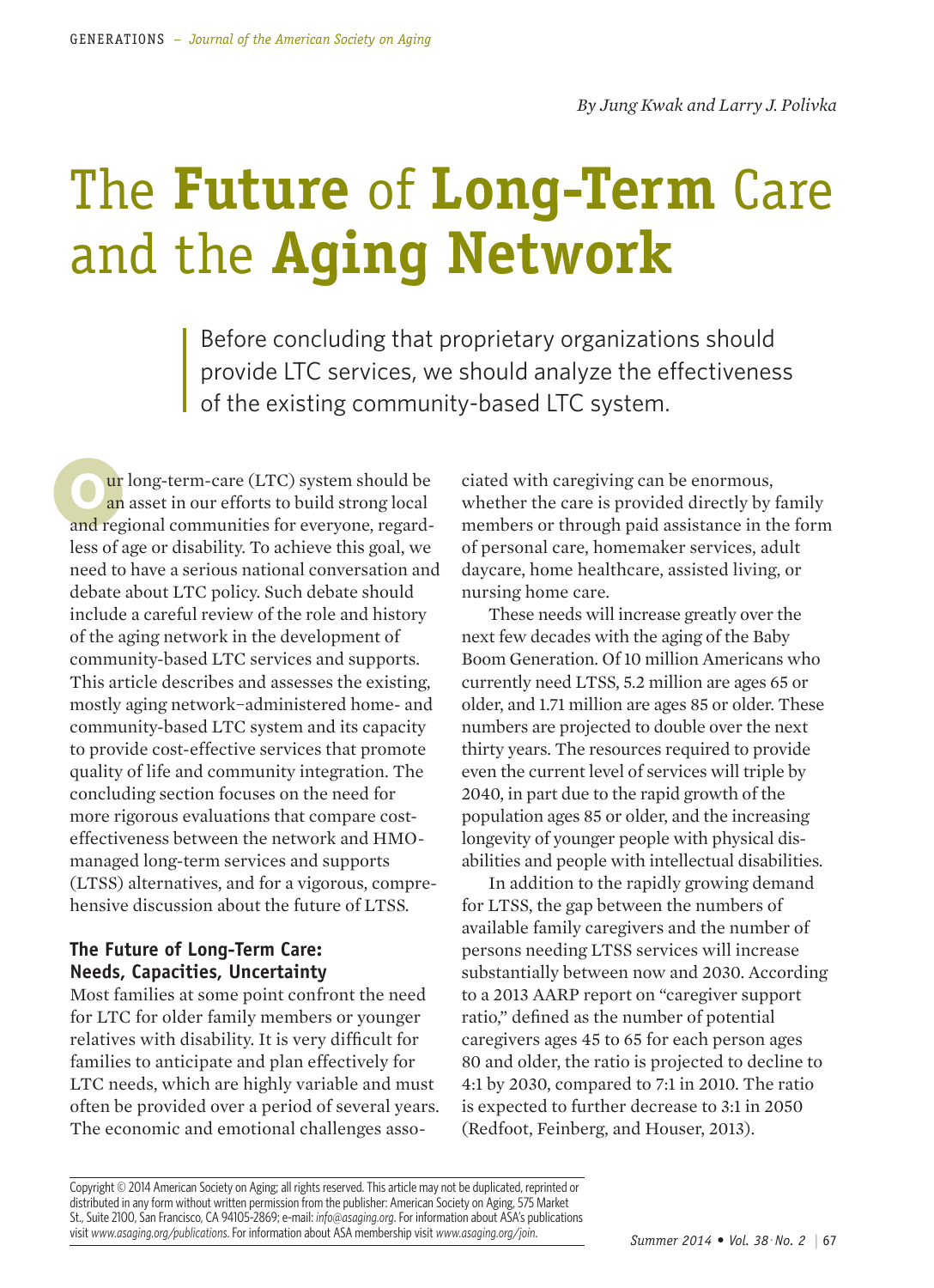Even as the number of people needing LTSS services grows inexorably, the capacity of individuals and families to cover out-of-pocket LTC costs will likely decline due to erosion in the economic security of retirees over the past two decades. The Center for Retirement Research estimates that the percentage of future retirees who will not be able to maintain 80 percent of their last wage in retirement will increase from about 50 percent today to more than 60 percent by 2035 (Munnell, Webb, and Golub-Sass, 2012).

The capacity to meet LTSS needs is already limited to a relatively small minority of U.S. households. AARP has found that nationally, private nursing home costs in 2012 averaged 252 percent of the median household income for those ages 65 and older, while the cost of home health services (thirty hours per week) averaged 88 percent of median income. These significant demographic and economic trends will make LTSS even less affordable in the future, and increase already high levels of dependency upon Medicaid, the principle payer for LTSS (accounting for 40 percent of the LTSS expenditure), and other sources of public support.

What we clearly and urgently need is a serious, sustained public discourse about how we can best meet the LTC needs of older and younger impaired persons. Instead, the CLASS Act, which was the first national effort to create a LTC social insurance program, has been repealed. At the same time, many state legislatures have either reduced or minimally increased funding for community-based, Medicaid-funded LTC programs since the Great Recession began in 2008.

Plus, private insurance for LTSS appears to have peaked at about 10 percent of the ages 65-and-older population, and may decline in the absence of substantial public sector support. Hoping that individuals and families will be able to shoulder more of the LTC cost burden in the future is not supported by available data on the economic resources of older or aging Americans (Polivka and Estes, 2009). It also deflects attention from the most pressing task, which is

how we can most effectively and efficiently meet the growing need for LTSS through both public and private programs.

# **The Aging Network and Long-Term Care**

The aging network, consisting of more than 600 area agencies on aging and several thousand small- to medium-size service providers, provides services to most of those receiving publicly supported home- and community-based services (HCBS). According to an AARP survey of state LTC systems (Houser, Ujvari, and Fox-Grage, 2012), the aging network in most states largely has succeeded in creating HCBS systems of LTC, especially since the early 2000s.

The HCBS Medicaid waiver−funded programs have grown faster than any other part of the publicly funded LTC system over the last decade. This is one major reason for the decline in the nation's nursing home population from 1.7 million in 2005 to 1.6 million in 2012, and for the federal Medicaid nursing home budget's stabilization at about \$48 billion since 2006. Ten states now serve a higher percentage of their Medicaid LTSS beneficiaries in HCBS programs than in nursing homes, and spend more of their Medicaid dollars in the community than in nursing homes. Several other states are on a trajectory to achieve the same kind of balanced LTC system over the next few years, mostly under the auspices of their long-standing aging network organizations.

#### Is HCBS, constructed and sustained mainly by the aging network, cost-effective?

Past reviews of HCBS programs have been unable to draw definitive conclusions because of substantial variability across HCBS programs in availability, coverage of services, eligibility criteria, financing and administrative structure, and methodological limitations of past evaluations (see reviews on HCBS by Grabowski [2006] and Wysocki et al. [2012]). However, recent longitudinal studies using advanced statistical analysis techniques and diverse samples of LTSS users have reported favorable results. Findings suggest that HCBS have been beneficial in terms of improved health and functional outcomes (APS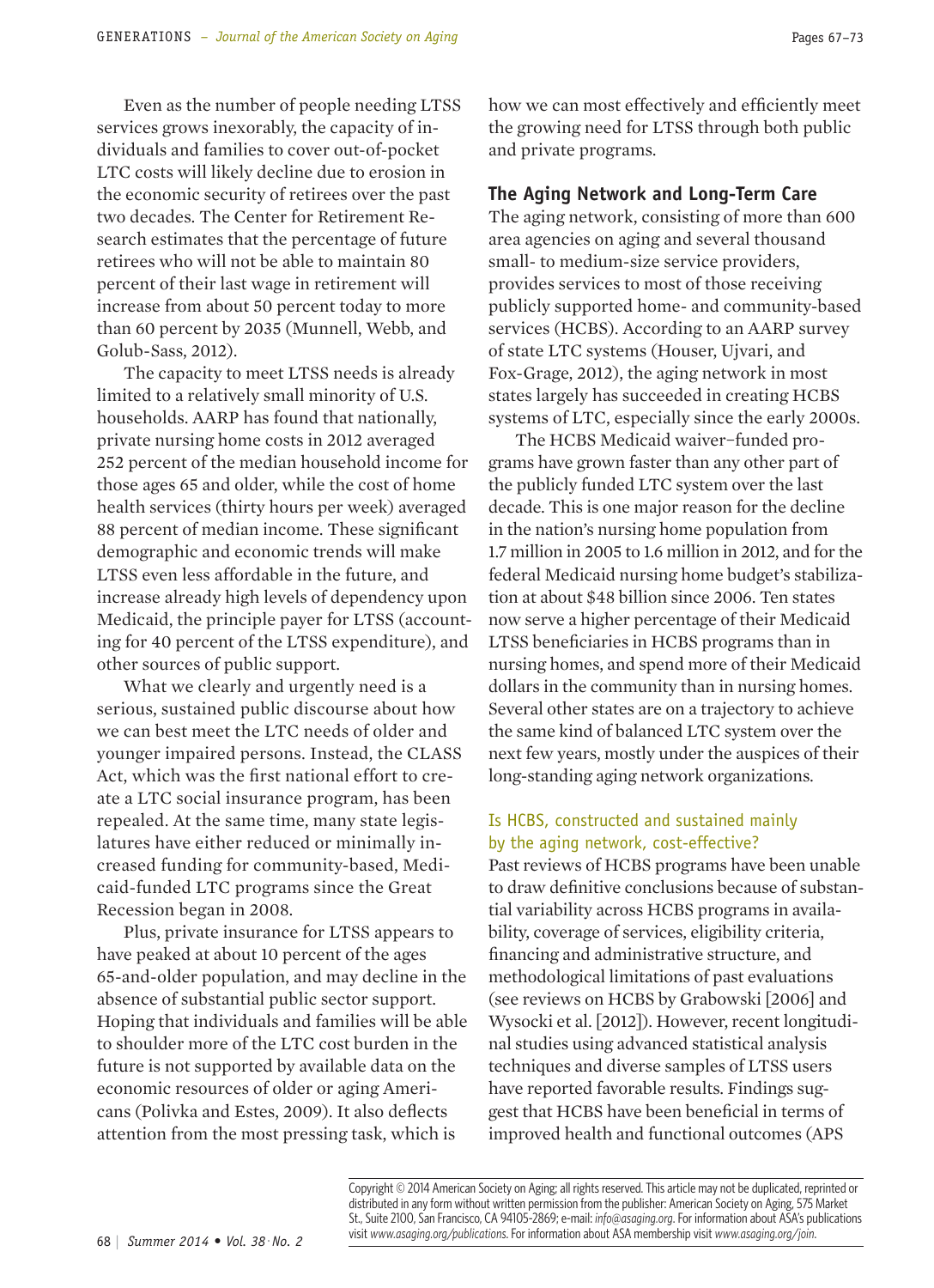Healthcare, 2005; Muramatsu, Yin, and Hedeker, 2010), reducing risk for institutionalization (Miller, 2011; Muramatsu et al., 2007), and lowering cost (Kaye, LaPlante, and Harrington, 2009; Shireman and Rigler, 2004).

As well, it appears that the long-feared "woodwork effect" has been largely contained in recent years. That is, states have learned how to use HCBS program expansion to contain increases in overall LTSS costs. A recent national study by Kaye and colleagues (2009) found that between 1995 and 2005, LTSS expenditure decreased by 7.9 percent in states with established HCBS programs, although the average LTSS expenditures across states grew by 7.3 percent (with a large decrease in 2003 to 2005). They note that HCBS expansion entails a short-term increase leading to a longer-term reduction in nursing home care and long-term cost-savings.

Overall, the AARP state LTC snapshot studies and the broader research literature strongly indicate that the aging network has been effective in most states in developing community-based LTSS systems that have helped reduce dependency on nursing home care and provide the less expensive home- and community-based alternatives many frail elderly persons vastly prefer.

Current long-term-care initiatives: a move toward managed LTSS administered by proprietary HMOs The aging network has done a relatively costeffective job of creating a HCBS infrastructure across the country over a thirty-year period. Yet arguably the most important recent initiative in LTSS policy at the national level, and in a growing number of states, is the move toward managed LTSS strategies, largely administered by proprietary HMOs. Sixteen states now administer some form of managed LTSS and several more plan to implement managed LTSS programs over the next few years. Less than 20 percent of LTSS recipients are currently enrolled in managed LTSS programs, but this percentage is set to increase rapidly.

The large states, including New York, Florida, and California, are implementing or expanding managed LTSS programs over the next few years. Most of these programs are administered by proprietary HMOs, followed by private nonprofit organizations and public or quasi-public organizations (Saucier, Burwell, and Kasten, 2012). In addition, proprietary HMOs also are administering a majority of Medicare and Medicaid integration demonstration programs in the fifteen states; these are supported by a recent federal integration demonstration providing services for dually eligible beneficiaries.

The main rationale for HMO-administered managed LTSS is that by properly aligning incentives through a capitated payment system for Medicaid services, states can more efficiently substitute less expensive HCBS for nursing home care and accelerate the movement to more balanced LTSS systems. But the research literature indicates that the aging network− administered LTSS systems in several states over the last twenty-five years (largely based on the use of Medicaid HCBS waiver funds) have developed a track record in this arena. Moreover, the rationale for promoting managed care approaches to integrating Medicare and Medicaid services, and superior efficiency and effectiveness of such approaches, has not been supported by the empirical evidence.

Consider the Medicare Advantage (MA) program. Although there has been substantial growth of the MA program since 2006, studies have not found the cost-savings or better outcomes that were predicted when the program was created (Gold, 2012). Instead, most of the research shows that the MA program costs significantly more than the conventional fee-forservice Medicare program, and fails to generate consistently better healthcare outcomes (Duggan, Starc, and Vabson, 2014).

# Preserving and strengthening the role of the aging network in LTSS

Discussion about the future of LTC policy and practice should, at a minimum, be informed by an analysis of the effectiveness of the long effort to build a community-based LTC system, before

Copyright © 2014 American Society on Aging; all rights reserved. This article may not be duplicated, reprinted or distributed in any form without written permission from the publisher: American Society on Aging, 575 Market St., Suite 2100, San Francisco, CA 94105-2869; e-mail: *info@asaging.org*. For information about ASA's publications visit *www.asaging.org/publications*. For information about ASA membership visit *www.asaging.org/join*.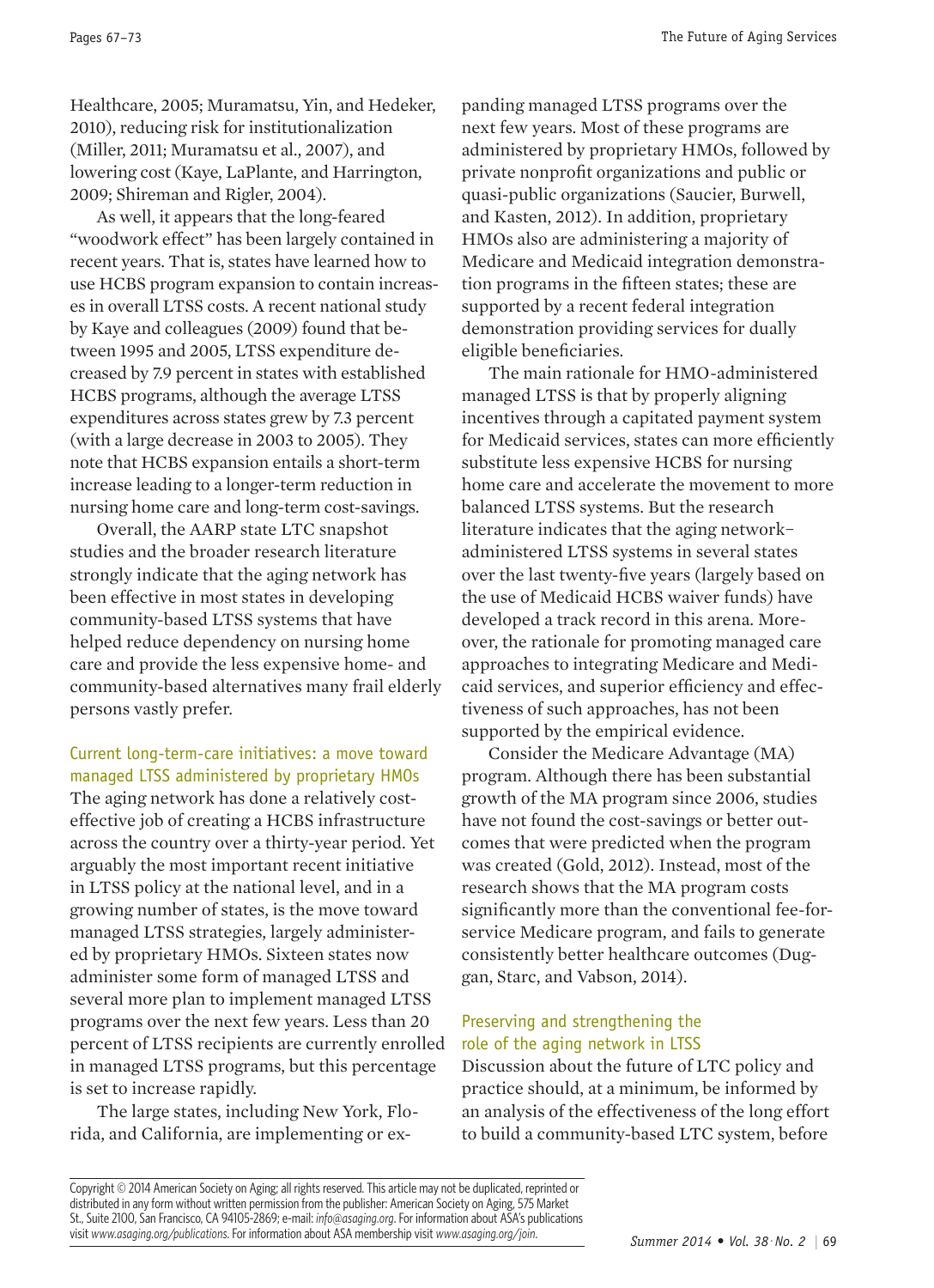concluding that other kinds of organizations, including proprietary HMOs, should be relied upon to provide these services in the future.

# *While the number of people needing LTSS services grows, family capacity to cover out-of-pocket LTC costs likely will decline.*

The available literature indicates that properly administered state LTC systems designed to expand aging network−managed HCBS programs can achieve cost-effective outcomes, including the substantial reduction of nursing home use. Oregon and Washington were able to create the nation's most balanced LTC systems in the early to mid-1990s by relying on strengthened aging networks that rapidly reduced nursing home use and expanded HCBS programs. Wisconsin was able to dramatically improve the quality and balance of their LTC system (APS Healthcare, 2005; Fox-Grage and Walls, 2013) by using their aging network and other public agencies to create a nonprofitmanaged LTSS program called Wisconsin Family Care. In a rigorously designed evaluation, the Wisconsin Family Care Program was shown to be highly cost-effective in creating a HCBSoriented LTSS system (APS Healthcare, 2005).

In addition to cost-effectiveness, its ability to strengthen and maintain an informal caregiving network offers another important rationale for preserving and strengthening the role of nonprofit aging network agencies in LTSS. LTSS are labor intensive and, at best, depend upon close interaction between formal (paid) and many forms of informal (unpaid) care provided by family members, friends, neighbors, and members of voluntary organizations. The social capital (community trust and support) of nonprofit organizations is essential to building and maintaining the formal-informal caregiving network. The informal network of caregivers is more likely to thrive under the leadership of nonprofit, mission-driven organizations than in for-profit organizations with a primary focus on generating shareholder value.

It may be even more important to strengthen the role of the nonprofit aging network in LTC than to maintain a nonprofit presence in

> the acute care system for the reasons described by Schlesinger and Gray (2006) in their comparative analysis of for-profit and nonprofit healthcare services. Unlike most of the rest of the healthcare system in the United States,

much of LTSS are still administered by a large number of nonprofit organizations, most of which are part of the aging network. These organizations, with their extensive community support and high levels of volunteer participation, are a major reason community-based LTC is still reasonably affordable in most parts of the country.

Strengthening networks of formal and informal care is important to meet not only the growing need for both privately and publicly supported LTSS, but also to avoid the potential crisis of caregiving:

*. . . the danger that some old people will be abandoned or impoverished, with no one to care for them, no advocate to stand with them, and inadequate resources to provide for themselves* (The President's Council on Bioethics, 2005)*.* 

A smaller number of potential caregivers, combined with an increasing number of baby boomers who will not have children or spouses to help provide care, suggests a growing caregiver challenge. These trends and an increasing percentage of retirees without the resources to pay for their own LTC, indicate that the frail older persons of the future will be more and more dependent upon publicly funded programs and active community involvement. Communities will be pressed to generate the levels of financing and social capital required to prevent the abandonment of older people who cannot pay for their own LTC.

This kind of LTSS system that is deeply embedded in the community could become an essential part of a more comprehensive, community-based (rather than corporate) model of integrated, person-centered care that encompass-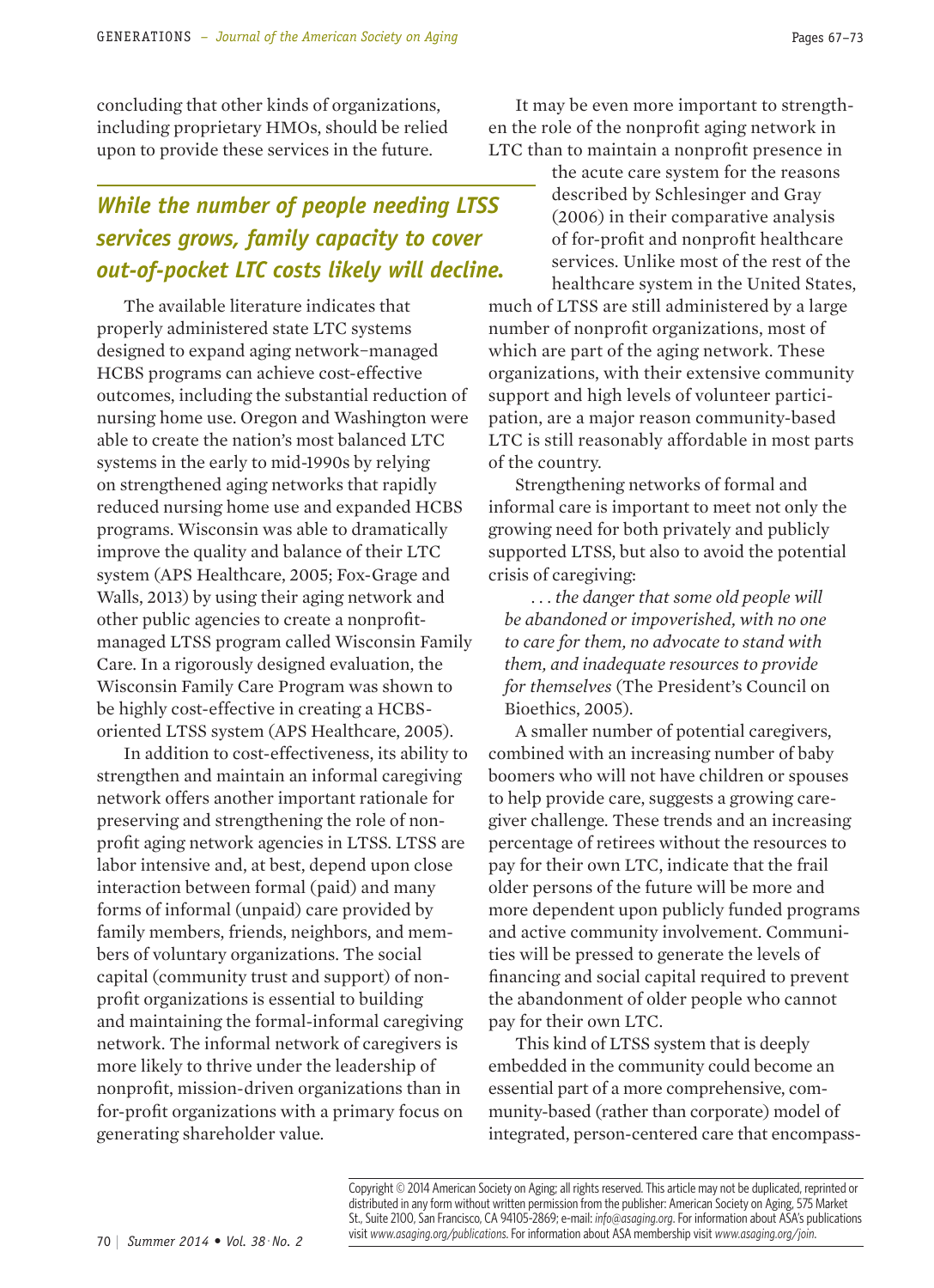es all domains of care—from preventive and acute care services to LTSS. Joanne Lynn has proposed the development of what she calls a "MediCaring" Accountable Care Organization to serve frail elders at the community level (Lynn, 2013).

We agree that such a system of care is needed to improve the quality and efficiency of

care for older people and to prepare the nation for the huge aging demographic increases over the next twenty years. In most states, the aging network organizations are essential and widely supported parts of their local communities. They are

well-positioned to serve as hubs for communitybased, integrated health and LTSS systems. The displacement of the aging network by HMOs would, in our judgment, represent a lost opportunity in the development of such systems of community-based and personcentered systems of care.

# **Need for Rigorous Research and Evidence-Based Policymaking**

Affordability will become an even more critical policy priority as the years tick by, but the focus on affordability should be informed by the best available research on LTC and related issues. We need more thorough and rigorous studies that assess and compare the aging network's capacity to provide cost-effective services, compared to HMO-managed LTC systems. This research should include more than just fiscal issues; it should also address quality-of-life issues and the need to keep elders as integrated within their communities as is possible. Without data- and research-driven systems of accountability, our ability to provide enough services of an adequate quality to a growing number of elderly and disabled people in the years ahead could be seriously compromised.

Aging network organizations in many states have been able to build relatively low-cost home and community LTSS programs over the last thirty years. According to the rationale for HMO-administered managed LTSS, however, more can be done to accelerate the expansion of HCBS programs, reduce LTSS spending, and improve the quality of care provided through managed LTSS. These are empirical claims that can readily be tested with information generated by comprehensive and consistently implemented data systems designed to monitor services, costs, and consumer outcomes.

*The MA program costs significantly more than the fee-for-service Medicare program, and fails to generate consistently better healthcare outcomes.*

> Such data also could be used to address concerns raised in recent media accounts of managed LTSS (Bernstein, 2014a, 2014b). These concerns regarding the impact of managed LTSS include, but are not limited to, the impact of capitation-based incentives on access to care (i.e., whether eligibility criteria are tightened or wait lists are increased to reduce the number served); appropriateness of care provided (i.e., whether in-home and assisted living settings are appropriately substituted for nursing home care); and the quality of care received, as measured by such variables as changes in functional and physical health status, reductions in avoidable hospitalizations, more integrated transitions, and greater consumer satisfaction. To address these questions, measures in these important areas should be designed to build upon and extend the performance measures now included in the Healthcare Effectiveness and Data Information Set (HEDIS) report required annually from managed care plans in the MA program. Effectiveness measures for LTSS are still very much a work in progress, but with the growth of managed care models and the kinds of concerns and questions described and raised above, we can expect this work to accelerate, especially as the Medicare-Medicaid integration demonstration projects come online.

The already wide range of LTSS systems across the country offers extraordinary opportunities for the comparative analysis. Consider the comparisons between alternative models from

Copyright © 2014 American Society on Aging; all rights reserved. This article may not be duplicated, reprinted or distributed in any form without written permission from the publisher: American Society on Aging, 575 Market St., Suite 2100, San Francisco, CA 94105-2869; e-mail: *info@asaging.org*. For information about ASA's publications visit *www.asaging.org/publications*. For information about ASA membership visit *www.asaging.org/join*.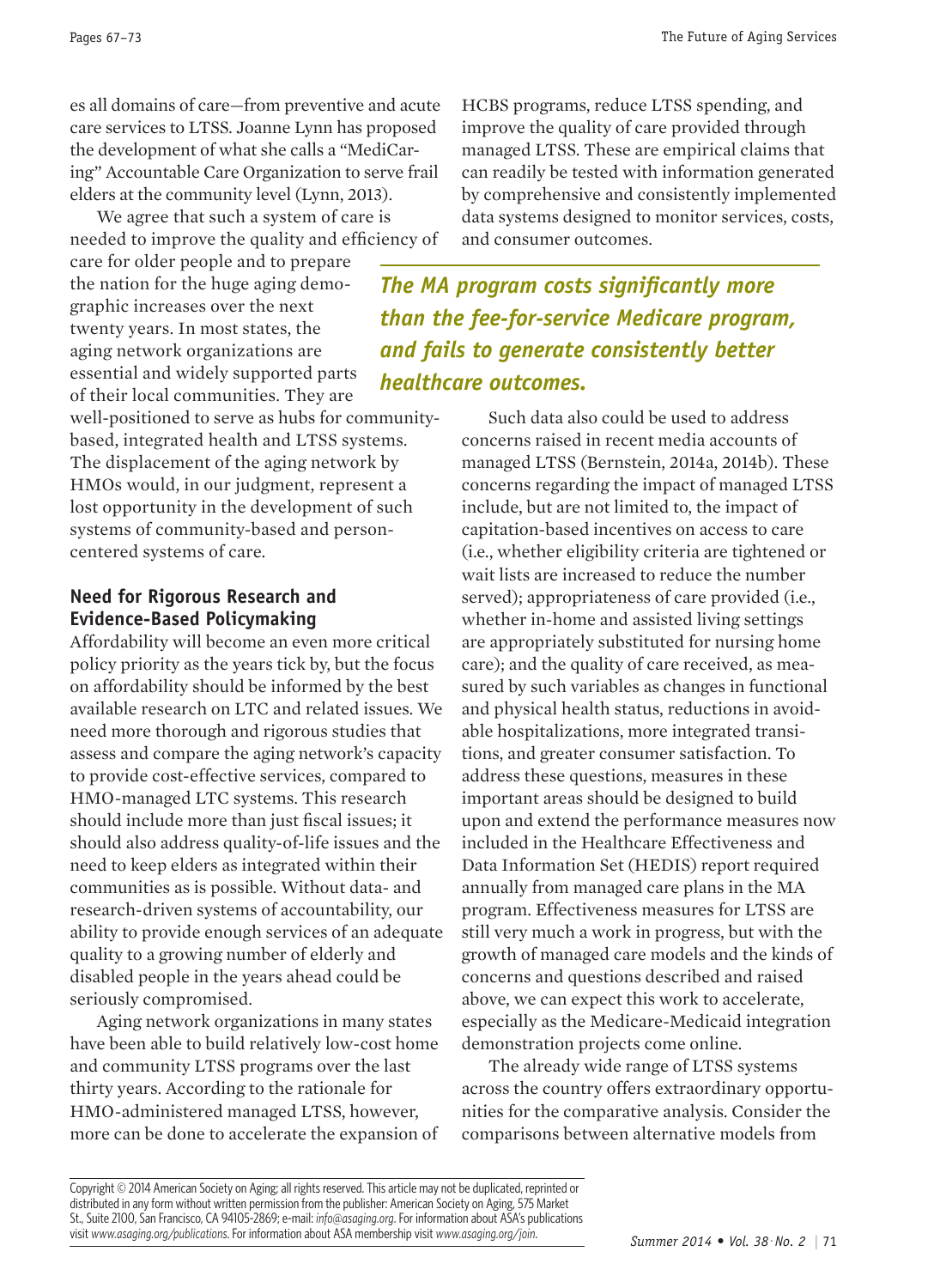largely fee-for-service aging network−administered systems (Oregon, Washington, and Vermont); a largely HMO-administered managed LTSS system (Arizona, New Mexico, Tennessee, Florida, Texas); other so-called mixed models with strong elements of both strategies (Massachusetts, Minnesota, Ohio, and Michigan); and the unique Wisconsin Family Care Program, a managed LTSS program administered by aging network and related public agencies. Analyses of these different systems, based on a relatively uniform set of cost and outcome measures, could give the public and policy makers the kind of quantitative information necessary to make policy choices that are cost-effective for taxpayers, LTSS recipients, and their families.

#### **Time to Make LTSS a National Priority**

We need a serious, fully engaged conversation about what we want from our LTSS system. Such a conversation could be guided by a far more extensive and clearly defined moral vision for LTSS policy and practice than we have now a moral vision that takes seriously the warning from the President's Council on Bioethics (2005) that we are at risk of abandoning a growing number of non-affluent elderly and disabled persons who will need LTSS services as the older population grows.

We need to have this discussion and debate about the role of the aging network in the future of the United States LTSS system before we are

so far down the road to an HMO-controlled system that we lose the option of expanding the aging network role. The aging network has played a pivotal part in the development of LTSS systems in most states since the 1970s. This achievement has earned the network the right to be an essential part of the conversations we now need about the future of LTSS.

Such talks should be held before the aging network becomes so marginalized that it is no longer a significant LTSS player and its purview is limited to Older Americans Act (OAA) programs. OAA programs are very important and provide essential and highly cost-effective services to millions of older people (Thomas and Mor, 2012, 2013), but the heart of the publicly funded United States LTSS system increasingly relies upon the lifeblood of Medicaid funding. If the aging network is gradually excluded from the Medicaid-supported LTSS programs, one of the last bastions of communityembedded nonprofit social and healthcare may be lost to the likely detriment of both taxpayers and those who depend upon publicly supported LTSS.

*Jung Kwak, Ph.D., is associate professor of social work in the Helen Bader School of Social Welfare at the University of Wisconsin-Milwaukee in Milwaukee, Wisconsin. Larry J. Polivka, Ph.D., is Claude Pepper Scholar in Residence at the Claude Pepper Foundation at Florida State University in Tallahassee, Florida.*

#### **References**

APS Healthcare. 2005. "Family Care Independent Assessment: An Evaluation of Access, Quality and Cost Effectiveness for Calendar Year 2003–2004." www.dhs. wisconsin.gov/ltcare/pdf/FC IndepAssmt2005.pdf. Retrieved June 19, 2014.

Bernstein, N. 2014a. "Pitfalls Seen in a Turn to Privately Run Longterm Care." March 6. *The New York Times*. nyti.ms/1ihqJ79. Retrieved April 28, 2014.

Bernstein, N. 2014b. "Medicaid Shift Fuels Rush for Profitable Clients." May 8. *The New York Times*. nyti.ms/1j2derE. Retrieved June 5, 2014.

Duggan, M., Starc, A., and Vabson, B. 2014. "Who Benefits When the Government Pays More? Passthrough in the Medicare Advantage Program." Cambridge, MA: National Bureau of Economic Research.

Fox-Grage, W., and Walls, J. 2013. "State Studies Find Home and Community-based Services to Be Cost-effective." *Spotlight*. Washington, DC: AARP Public Policy Institute.

Gold, M. 2012. "Medicare Advantage—Lessons for Medicare's Future." *New England Journal of Medicine* 366: 1174−7.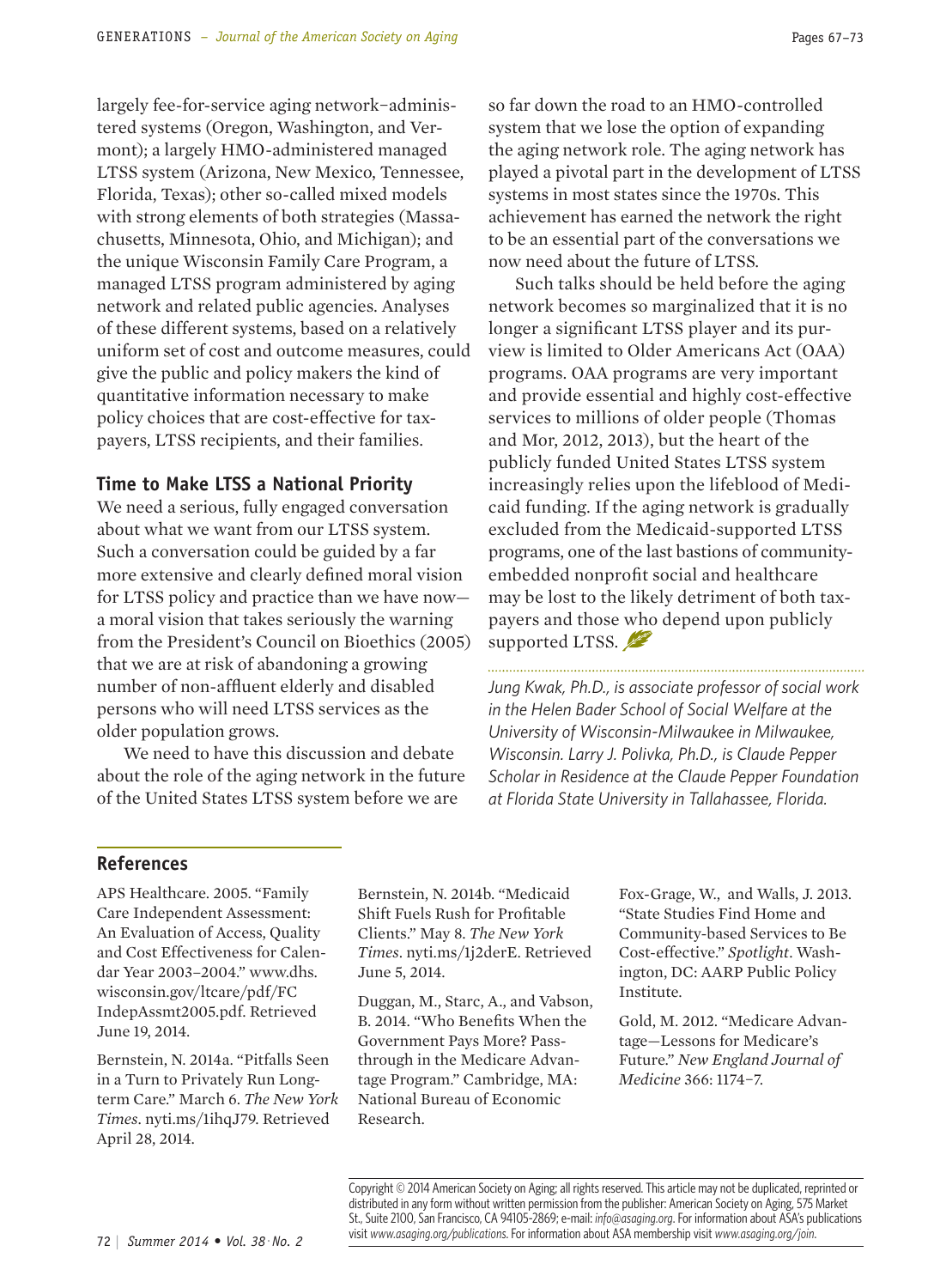Grabowski, D. C. 2006. "The Cost-effectiveness of Noninstitutional Long-term-care Services: Review and Synthesis of the Most Recent Evidence." *Medical Care Research and Review* 63(1): 3−28.

Houser, A., Ujvari, K., and Fox-Grage, W. 2012. "Across the States 2012: Profiles of Long-term Services and Supports." *In Brief*. Washington, DC: AARP Public Policy Institute.

Kaye, H. S., LaPlante, M. P., and Harrington, C. 2009. "Do Noninstitutional Long-term-care Services Reduce Medicaid Spending?" *Health Affairs* 28(1): 262−72.

Lynn, J. 2013. "Reliable and Sustainable Comprehensive Care for Frail Elderly People." *Journal of the American Medical Association* 310(18): 1935–6.

Miller, N. A. 2011. "Relations Among Home- and Communitybased Services Investment and Nursing Home Rates of Use for Working-age and Older Adults: A State-level Analysis." *American Journal of Public Health* 101(9): 1735–41.

Munnell, A. H., Webb, A., and Golub-Sass, F. 2012. "The National Retirement Risk Index: An Update." Chestnut Hill, MA: Center for Retirement Research, Boston College.

Muramatsu, N., et al. 2007. "Risk of Nursing Home Admission Among Older Americans: Does States' Spending on Home- and Community-based Services Matter?" *The Journals of Gerontology, Series B: Psychological Sciences and Social Sciences* 62(3): S169−78.

Muramatsu, N., Yin, H., and Hedeker, D. 2010. "Functional Declines, Social Support, and Mental Health in the Elderly: Does Living in a State Supportive of Home- and Community-based Services Make a Difference?" *Social Science and Medicine* 70(7): 1050–8.

The Florida Legislature. Office of Program Policy Analysis & Government Accountability (OPPAGA). 2010. *The State Could Consider Several Options to Maximize Its Use of Funds for Medicaid Home and Communitybased Services* (Report No. 10-33). Tallahssee, FL: OPPAGA.

Polivka, L., and Estes, C. L. 2009. "The Economic Meltdown and Old-Age Politics." *Generations* 33(3): 56–62.

Redfoot, D., Feinberg, L., and Houser, A. 2013. "The Aging of the Baby Boom and the Growing Care Gap: A Look at Future Declines in the Availability of Family Caregivers." *Insight on the Issues* (Vol. 85). Washington, DC: AARP Public Policy Institute.

Saucier, P., Burwell, B., and Kasten, J. 2012. *The Growth of Managed Long-term Services and Supports (MLTSS) Programs: A 2012 Update* (Disabled and Elderly Health Programs Group). Washington, DC: Centers for Medicare & Medicaid Services.

Schlesinger, M., and Gray, B. H. 2006. "How Nonprofits Matter in American Medicine, and What to Do About It." *Health Affairs* 25(4): 287−303.

Shireman, T. I., and Rigler, S. K. 2004. "Penny Wise, Pound Wise: A Comparison of Medicaid Expenditures for Home- and Communitybased Services Versus Nursing Facility Care for Older Adults." *Home Health Care Services Quarterly* 23(4): 15−28.

The President's Council on Bioethics. 2005. *Taking Care: Ethical Caregiving in Our Aging Society*. https://bioethicsarchive. georgetown.edu/pcbe/reports/ taking\_care/. Washington, DC: The President's Council on Bioethics. Retrieved June 24, 2014.

Thomas, K. S., and Mor, V. 2012. "The Relationship between Older Americans Act Title III State Expenditures and Prevalence of Low-care Nursing Home Residents." *Health Services Research* doi: 10.1111/1475-6773.

Thomas, K. S., and Mor, V. 2013. "Providing More Home-delivered Meals Is One Way to Keep Older Adults with Low Care Needs Out of Nursing Homes." *Health Affairs* 33(10): 1796–1802.

Wysocki, A., et al. 2012. "Longterm Care for Older Adults: A Review of Home- and Communitybased Services Versus Institutional Care." *Effective Health Care Program: Comparative Effectiveness Review* (Vol. 81). Rockville, MD: Agency for Healthcare Research and Quality.